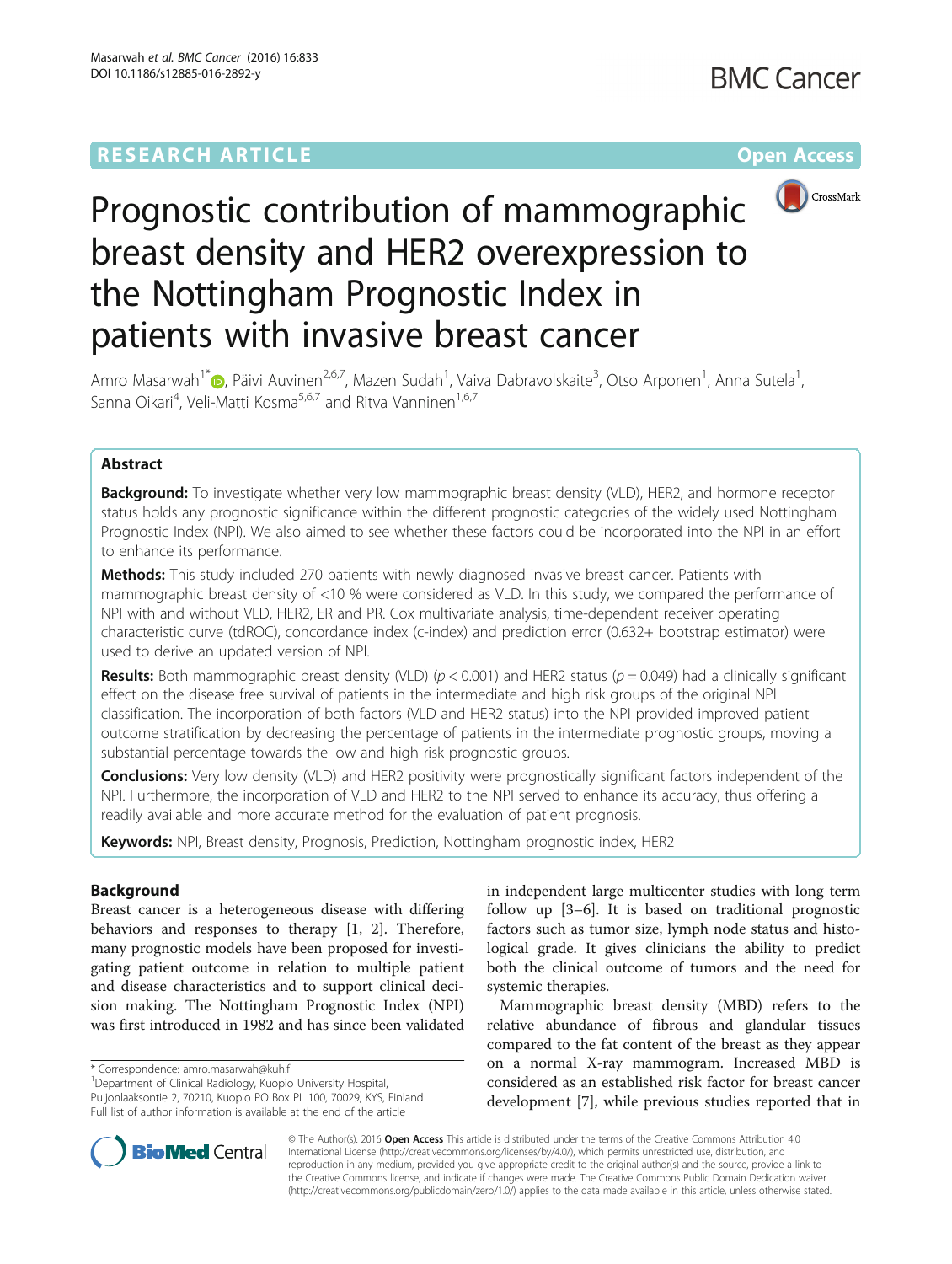patients with already diagnosed breast cancer tumors originating in breasts with very low density (VLD) were shown to be associated with a poorer prognosis even after correcting for possible confounders [[8, 9\]](#page-7-0).

Human Epidermal Growth Factor Receptor 2 (HER2) receptor is a membrane tyrosine kinase and is considered as a major driver of tumor development and progression [\[10](#page-7-0)]. Patients overexpressing HER2 historically showed a higher recurrence rates and a generally poorer outcome [\[11\]](#page-7-0), but since the introduction of HER2 directed therapies significant improvements in patients' outcomes have occurred. Nowadays, several guideline bodies recommend routine testing of HER2 and also adjuvant treatment with trastutsumab in HER2-positive cases [[12](#page-7-0), [13](#page-7-0)]. Estrogen receptor (ER) and progesterone receptor (PR) statuses are also well known prognostic and predictive factors and play a key role in breast cancer outcome and treatment [\[14](#page-7-0)]. This indicates that the aforementioned factors that are routinely available may also have a role in prediction accuracy enhancement if successfully incorporated into scoring systems such as the NPI.

In this study we set to examine the associations between very low mammographic breast density (VLD), HER2 status, ER and PR status in a homogenized patient group with matched NPI categories. Our main purpose was to assess whether those variables could be added to the NPI to form a new more accurate scoring system with enhanced prognostic and predictive values in order to better detect patients who are at high risk.

# Methods

This study was based on a database of 278 breast carcinoma cases which was prospectively gathered to study the relationship of HER2 status and biological markers. The criteria for patient selection have been described elsewhere [[15](#page-7-0)]. Shortly, 139 consecutive HER2 positive patients who were operated on in our university hospital were collected during the years 2002 – 2008 and matched with an equal amount of HER2 negative breast cancer cases with matching age and time of operation. All pathological, clinical and radiological data were blinded at the time of patient selection with the exception of HER2 status. The permission for this study was provided by the ethics committee of University of Eastern Finland, informed consent for this study was waived by the Finnish National Supervisor Authority for Welfare and Health (VALVIRA).

All available digital mammograms of the patients were then retrospectively collected and the analogue mammograms were digitized and collected into a database. Many of the patients in the study population have been diagnosed and referred from other hospitals and centers from our university hospital's catchment area which

means that multiple mammographic imaging systems have been used to obtain the diagnostic images used in the analyses. The diagnostic mammograms that first revealed the tumors were chosen for the evaluation as described previously [[8\]](#page-7-0). The percentage of the area of the mammogram occupied by radiologically dense breast tissue were assessed using the craniocaudal projections and were determined visually. Eight patients had to be excluded after the initial collection because of unsatisfactory mammograms or missing projections bringing the final number of patients included in the analysis to 270.

All mammograms were first analyzed independently and then in consensus by five trained radiologists (three breast radiology specialists and two residents). The percentage of the area of the mammogram occupied by radiologically dense breast tissue was assessed visually from the craniocaudal projections and then distributed into six different percentile categories (<5, 5–10, 10–25, 25–50, 50–75 or >75 %). For the purpose of this study, density was dichotomized into Very Low Density (VLD; ≤10 %) and Mixed Density (MID; >10 %) to allow the variables to be treated as binary throughout the analysis. The expression of HER2 gene amplification was determined by the chromogenic in situ hybridization test (CISH test) by Zymed SPo-LightTM CISHTM Kit (Zymed 84-0146, San Francisco, CA). Cancers with six or more gene copies were considered as HER2 positive [[16](#page-7-0)].

The NPI was calculated from the available data using the formula: NPI = tumor size (in cm)  $x$  0.2 + histological grade  $(1-3)$  + lymph node points (negative node = 1; 1-3 positive node = 2; 4 or more positive node = 3) [[17](#page-7-0)]. NPI was further subdivided into three prognostic categories: 1) -low risk, with NPI equal to or less than 3.4; 2) -medium risk, with NPI between 3.4 and 5.4; 3) -high risk, with NPI over 5.4.

The baseline characteristics of the patients have been presented previously [\[15\]](#page-7-0) and are presented in (Table [1](#page-2-0)). The adjuvant treatments were given according to national guidelines which are in accordance with the international guidelines [[18](#page-7-0)–[20\]](#page-7-0). Chemotherapy was provided to 198 patients (73.3 %), hormonal treatment to 172 (63.7 %), while postoperative radiotherapy was given to 240 (88.9 %) patients. Adjuvant trastuzumab was routinely given to all HER2-positive patients from the year 2005 onwards, while before that it was given to select patients participating in a trial [\[21](#page-7-0)]. HER2 positive patients received adjuvant trastuzumab in 60 (45.1 %) of the 133 cases. For all events that occurred to patients in our study population, there was no difference in treatment plans between patients according to their dichotomized density profiles (Table [2](#page-2-0)). Follow up was collected from medical records and is up to date as of October 2014.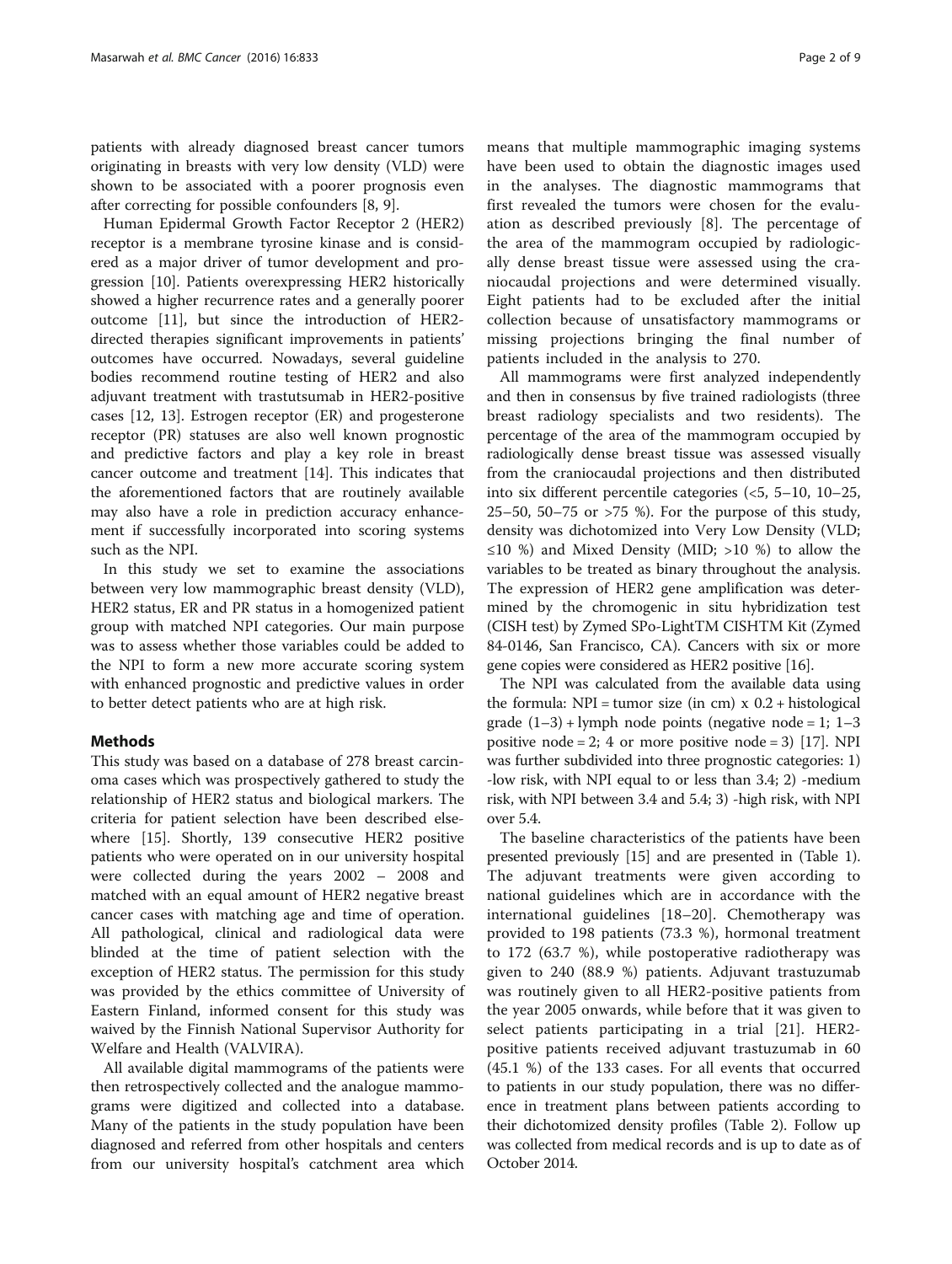<span id="page-2-0"></span>Table 1 Clinicopathological characteristics of the patients

| Characteristic                      | Number of cases (%) |
|-------------------------------------|---------------------|
| Patient number                      | 270                 |
| Age (Years)                         |                     |
| Mean                                | 58.8                |
| Range                               | $32 - 86$           |
| Postmenopausal (%)                  | 66.3 %              |
| Mean tumor size (mm)                | 22.73               |
| VLD patients                        | 21.47 (6-60)        |
| MID patients                        | 23.46 (3-90)        |
| Mean BMI                            | 26.70               |
| VLD patients                        | 25.46 (20.24-46.87) |
| MID patients                        | 28.84 (17.96-41.53) |
| HER2 positive                       | 133 (49.3 %)        |
| Triple Negative                     | 17                  |
| Tumor Pathological T classification |                     |
| T1                                  | 152 (56.3 %)        |
| T <sub>2</sub>                      | 95 (35.2 %)         |
| T3                                  | 10 (3.7 %)          |
| <b>T4</b>                           | 13 (4.8 %)          |
| Tumor N classification              |                     |
| N <sub>0</sub>                      | 100 (37.0 %)        |
| N1                                  | 117 (43.3 %)        |
| N <sub>2</sub>                      | 34 (12.6 %)         |
| N <sub>3</sub>                      | 19 (7.0 %)          |
| Definitive histology                |                     |
| Ductal                              | 223 (82.6)          |
| Lobular                             | 26 (9.6 %)          |
| Mucinous                            | 4 (1.5 %)           |
| Other                               | 17 (6.3 %)          |
| Histological grade                  |                     |
| 1                                   | 22 (8.1 %)          |
| $\overline{2}$                      | 120 (44.4 %)        |
| 3                                   | 128 (47.4 %)        |
| Follow up time / years              |                     |
| Mean                                | 8.03                |
| Range                               | 0.39-13.22          |

#### Statistical analysis

Statistical analysis was performed with software (SPSS, version 19; SPSS, Chicago, Ill) and R (version 3.2.0) for Windows. Patients with bilateral disease  $(n = 8)$  had both breasts analyzed separately, one patient with bilateral disease and conflicting density readings between the breasts was integrated in the analysis by choosing the side with the worse stage and grade. The relationships between MBD, HER2 and NPI were evaluated using cross tabulation and McNemar's non-parametric paired

Table 2 The p values for the differences in treatment options for patients who died or had a relapse  $(n = 57)$  according to their dichotomized density profiles

|                       | VID vs MID <sup>*</sup> |
|-----------------------|-------------------------|
| Adjuvant chemotherapy | 0.398                   |
| Herceptin             | 0.229                   |
| Hormonal Therapy      | 0.419                   |
| Radiotherapy          | 0.762                   |
|                       |                         |

\*VLD very low densiy, MID Mixed density

proportions test. Survival amongst the different patient groups was compared by the Kaplan-Meier method using log rank (Mantel-Cox) test. Univariate analysis was used on different categorical prognostic factors individually and Hazard Ratios (HR) with 95 % confidence intervals were estimated. Cox Multivariate analysis was then used in a backward stepwise manner to assess the factors combined until the best fit was obtained and HR and 95 % CI were recorded. Survival prediction model for breast cancer patients starting with NPI was followed by adding more variables to it to improve it and analyzed by using Cox multivariate analysis, time-dependent receiver operating characteristic curve (tdROC), concordance index (c-index) and prediction error (i.e. 0.632+ bootstrap estimator).

#### Results

The average NPI for our patient population was 4.66 (range 2.12–7.40), where 21.5 % (58/270) of patients belonged to the low risk prognostic group, 47.0 % (127/ 270) belonged to the intermediate risk group and 31.5 % (85/270) to the high risk group. As expected, patients' disease free survival (DFS) declined with increasing values of NPI ranging from 91.4 % (53/58), 87.4 % (111/127), to 42.4 % (36/85) for patients in the low, intermediate and high risk groups of NPI respectively ( $p < 0.001$ ).

Mammographic breast density, ER and PR statuses were normally distributed between the different NPI groups ( $p = 0.211$ ,  $p = 0.528$ ,  $p = 0.472$ , respectively). The percentage of HER2 positive patients progressively increased from the low (29.3 %, 17/58), intermediate (47.2 %, 60/127) and to the high risk (65.9 %, 56/85) prognostic groups of NPI ( $p < 0.001$ ).

As mentioned earlier, patients in the intermediate risk group of NPI had a DFS of 87.4 % (111/127). The addition of VLD factor alone (HER2 negative patients) reduced survival to 82.6 % (19/23). The addition of both VLD and HER2 positivity at the same time reduced survival in this intermediate risk category to 70.0 % (14/20). The patients in this category who were both negative for HER2 and had MID breasts had a survival of 93.2 % (41/ 44),  $(p = 0.02)$ .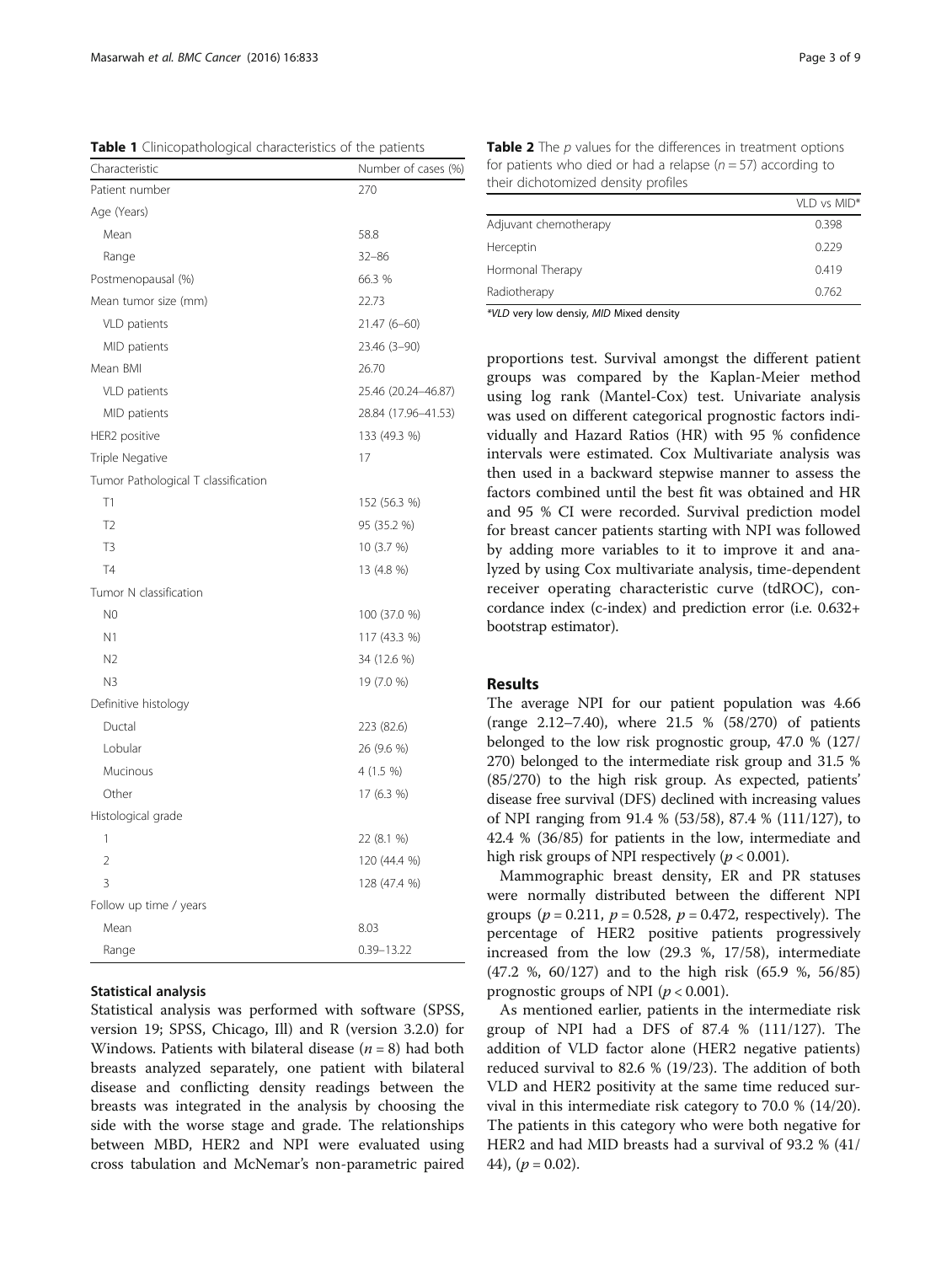In the high risk group of NPI, the DFS was 42.4 % (36/ 85) as mentioned earlier. The addition of VLD factor alone (HER2 negative patients) reduced survival to 30.0 % (3/10). The addition of both HER2 positivity and VLD simultaneously dropped survival to 10.5 % (2/19). Patients in this high risk category who were both HER2 negative and MID had a relatively better prognosis with a DFS of 63.2 %  $(12/19)$ ,  $(p = 0.001)$ .

In our database, ER and PR statuses had no significant impact on survival in any of the groups of NPI. Unfortunately, the previously described analyses could not be performed in the low risk group due to the low number of patients in this group and the low number of events that have occurred there.

To assess the prognostic powers of those factors in more detail, we evaluated the survival percentages according to the different prognostic groups of NPI. First, as shown in Fig. 1a and b, the DFS for HER2 negative patients was significantly better than for HER2 positive patients in both the intermediate and the high risk groups respectively (89.6 vs 85.0 % and 51.7 vs 37.5 %;  $p = 0.049$ ). The similar observation was made for patients according to their mammographic

breast density (Fig. 1c and d), as DFS was lower in patients with VLD breasts both in the intermediate and high risk NPI groups respectively (92.9 vs 76.7 %, 55.4 vs 17.2 %; p < 0.001).

Five known prognostic factors (ER status, PR status, HER2 status, breast density and the NPI) first underwent univariate analysis to assess their prognostic powers on our patient population. Only three HR values turned out to be statistically significant (HER2 status, NPI and VLD). Second, those three factors which retained the significance were put through Cox multivariate analysis. The values for both analyses are shown in (Table [3](#page-4-0)). Both HER2 and MBD proved to provide prognostic information independent of NPI.

#### Incorporating HER2 and MBD into the NPI

NPI, MBD, and HER2 were selected in a final model to form the Kuopio-Nottingham Prognostic Index (K-NPI) with parameter estimates of 0.89 (SE, 0.113), 1.01 (SE, 0.246) and 0.51 (SE, 0.258), respectively. Since the parameter estimates of NPI and MBD were highly similar, the new model was calculated as the sum of those individual variables, in addition to  $+0.5$  for HER2 positivity.

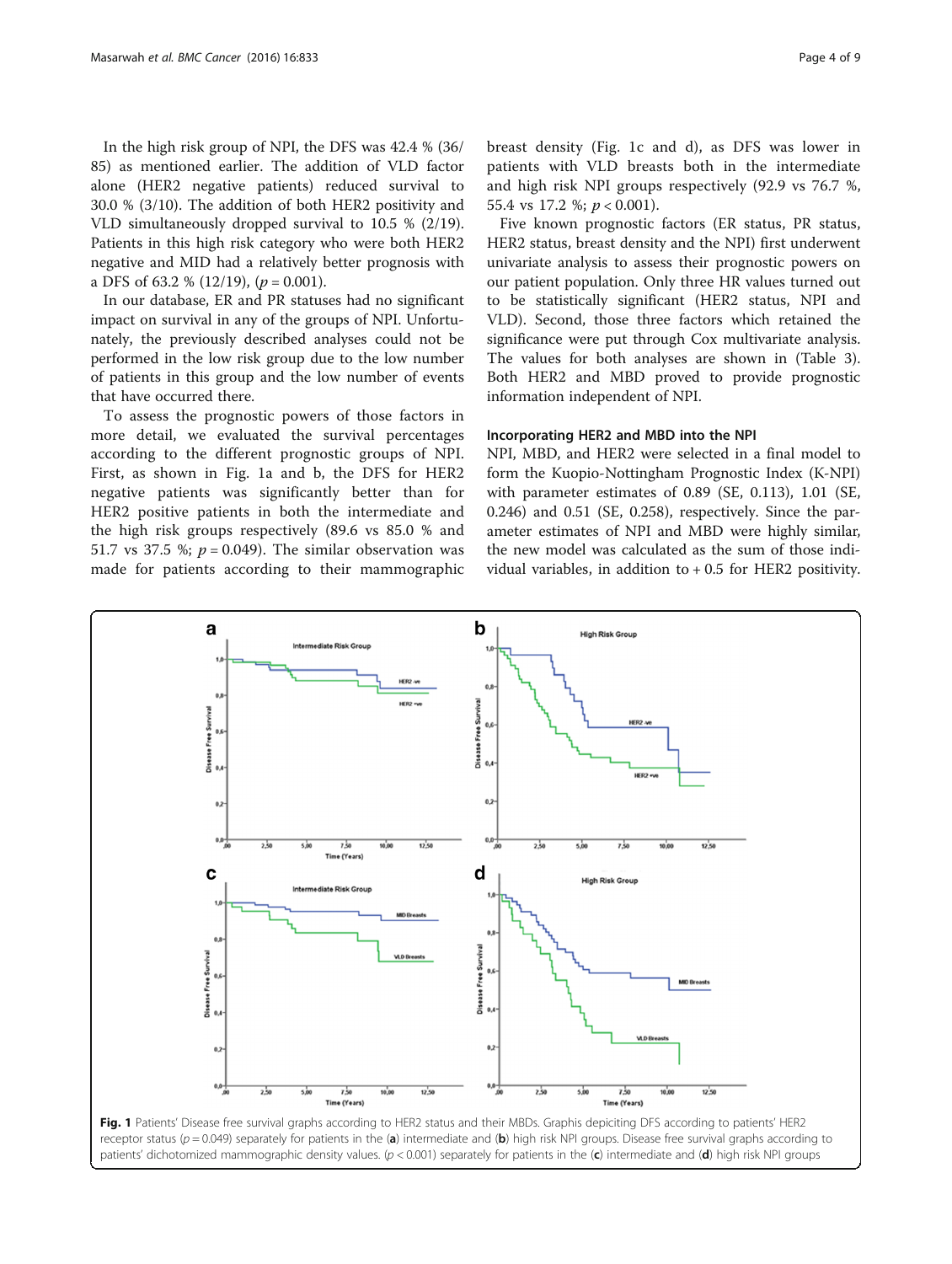<span id="page-4-0"></span>Table 3 Hazard ratios of the prognostic factors in both the univariate and cox multivariate analysis

| Prognostic factor       | <b>HR</b> | P       | 95 % CI         |
|-------------------------|-----------|---------|-----------------|
| Univariate analysis     |           |         |                 |
| HFR <sub>2</sub> status | 2.325     | 0.001   | 1.415-3.820     |
| MBD (VLD)               | 1.986     | 0.004   | 1.238-3.187     |
| <b>NPI</b>              | 2.295     | < 0.001 | 1.845-2.854     |
| <b>FR Status</b>        | 0.995     | 0.986   | $0.596 - 1.662$ |
| <b>PR Status</b>        | 1.135     | 0.613   | $0.695 - 1.851$ |
| Multivariate analysis   |           |         |                 |
| HFR <sub>2</sub> status | 1.673     | 0.046   | 1.010-2.772     |
| <b>NPI</b>              | 2.338     | < 0.001 | 1.872-2.920     |
| MBD (VLD)               | 2.790     | < 0.001 | 1.724-4.516     |

The optimal new cut-offs, obtained with the 0.632+ bootstrap method, were 5.1 and 5.9, the concordance index of the K-NPI was 0.872 as compared to 0.779 for the original NPI. As a result, patients in the K-NPI were now categorized into low-, intermediate-, and high-risk groups for values below 5.1, between 5.1 and 5.9, and higher than 5.9, respectively.

The classification of patients into the low, intermediate and high risk groups according to the K-NPI is compared to the original NPI in (Table 4) and the DFS of the new groups is illustrated in Fig. [2a and b.](#page-5-0) The new system managed to classify considerably less patients into the intermediate group (55 as compared to 127 in the original NPI model,  $p < 0.001$ ) as demonstrated in (Table [5](#page-6-0)). Out of the 127 patients previously classified as intermediate risk, 66 were now classified as low risk, 16 as high risk and 45 remained as intermediate. With respect to DFS, 92.7 % (115/124), 80.0 % (44/55) and 45.1 % (41/91) were disease free in the low, intermediate and high risk groups according to the KNPI respectively at the end of the follow up period.

#### **Discussion**

Breast cancer is a heterogeneous disease with varying phenotypes, genotypes, behaviours and responses to therapy. Adjuvant systemic treatments have helped to significantly decrease patient mortality. However, it is still difficult to evaluate which patients will benefit from adjuvant treatments and which patients will end up suffering from their toxicity [\[22, 23](#page-7-0)]. The principle finding of this study was that both HER2 status and very low mammographic breast density (VLD) proved to be independent of the classically used NPI and serve to improve its predictive ability. In our patient population, the original NPI classified a rather high proportion of patients into the intermediate risk group making it challenging to evaluate the need and benefit of adjuvant chemotherapy. With the new K-NPI, a considerable group of patients were moved from the intermediate to the low or high risk groups which might hold clinical significance in terms of adjuvant treatment decisions.

In line with our results, several studies have shown that HER2 status is a predictive factor independent of the NPI [\[24](#page-7-0)–[26\]](#page-7-0). Although Van Belle et al. [[26\]](#page-7-0) managed to create a new prognostic classification system (dubbed the iNPI) by incorporating both HER2 and Progesterone status into the NPI, our results in contrast indicated that neither ER nor PR statuses were prognostically significant, which is in line with studies proposing that hormone receptors lose their prognostic power in the long term [[27\]](#page-7-0).

Previous studies have investigated the addition of several different factors to the NPI and whether those could serve to improve its predictive value in regards to patient prognosis [\[26, 28](#page-7-0)–[31](#page-8-0)]. Mammographic breast density however has never been incorporated into a prognostic index before this trial, even though it is a routinely available, cost-free and easily interpreted parameter in patients with newly diagnosed breast cancer. Our results now show that MBD is a predictive factor independent of the NPI. Furthermore, it can be added to NPI simultaneously with HER2 status to give a synergistic advantage to its predictive ability, especially in the ubiquitous intermediate prognostic category of NPI. It can be clearly seen that MBD and HER2 status were major determinants in switching patients from the original NPI intermediate group to the new K-NPI low risk and high risk groups, density as shown in Table [6.](#page-6-0)

Our study is not without limitations. Our patient population is relatively small and we only had a limited

**Table 4** Comparison between DFS in risk groups of the newly formed KNPI and the original NPI

|                   |              | New Classification KNPL |              | Original NPI     |         |
|-------------------|--------------|-------------------------|--------------|------------------|---------|
| Group             | Patients (%) | DFS                     | Patients (%) | <b>DES</b>       | D       |
| Low risk          | 124 (45.9)   | 92.7 % (115/124)        | 58 (21.5)    | 91.4 % (53/58)   | < 0.001 |
| Intermediate risk | 55 (20.4)    | 80.0 % (44/55)          | 127(47.0)    | 87.4 % (111/127) |         |
| High risk         | 91 (33.7)    | 45.1 % (41/91)          | 85 (31.5)    | 42.4 % (36/85)   |         |
| C Index           | 0.872        |                         | 0.779        |                  |         |

The distribution of patients into the newly formed low, intermediate and high risk groups of the Kuopio-Nottingham Prognostic Index with their respective Disease Free Survival, compared to the old categories of the original Nottingham Prognostic Index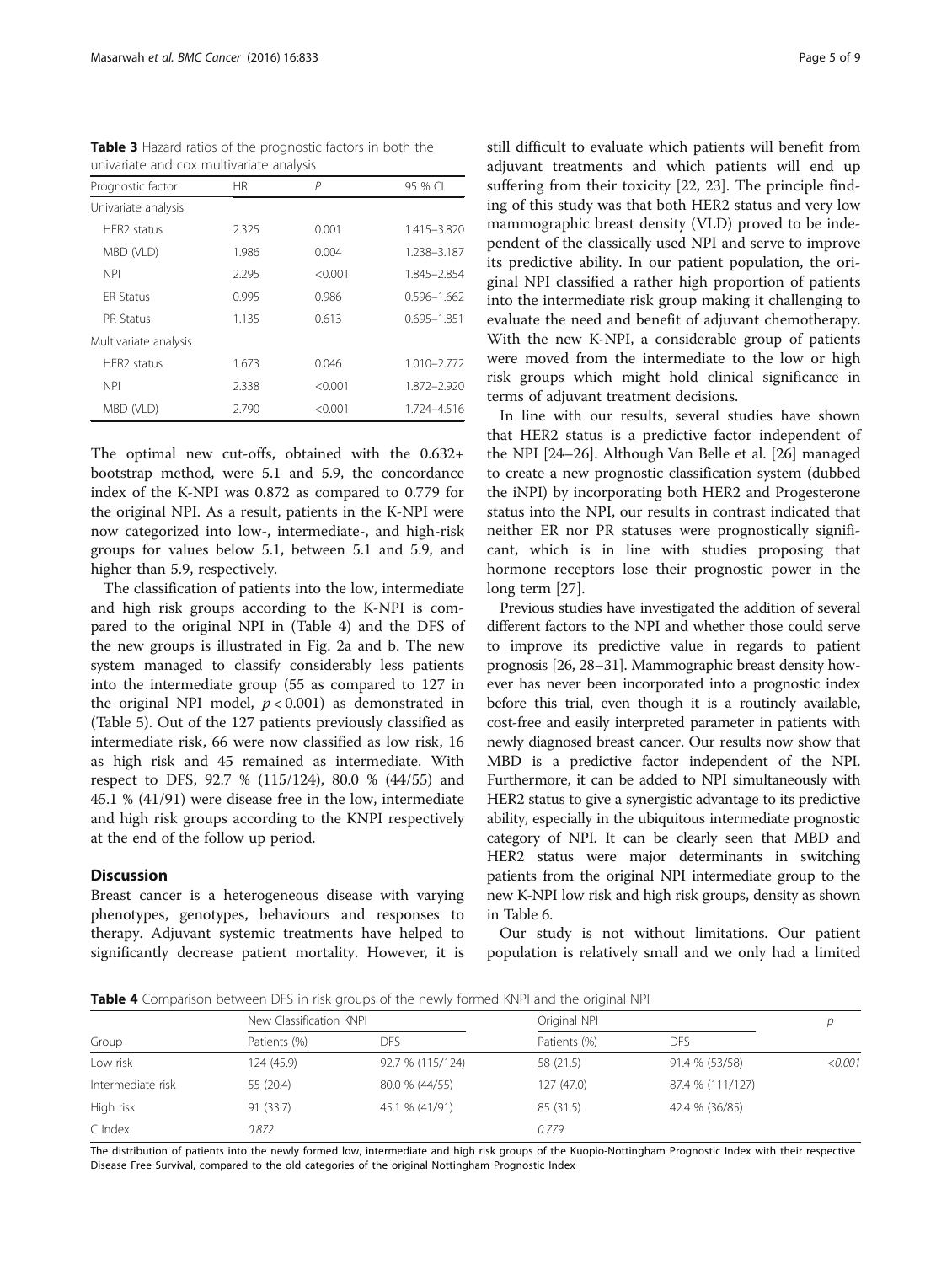<span id="page-5-0"></span> $\mathbf a$  $1.0$ **NPI Group 1**  $0,8$ **NPI Group 2** Disease Free Survival  $0.6$  $0,4$ **NPI Group 3**  $0,2$ p<0.001  $\begin{array}{c} 1,0,0 \\ 0,0,0 \end{array}$  $2,50$  $5,00$  $7,50$  $10,00$  $12,50$ Time (Years)  $\mathbf b$  $1.1$ **KNPI Group 1**  $0,8$ **KNPI Group 2** Disease Free Survival  $0,6$  $0.$ **KNPI Group 3**  $0,2$ p<0.001  $_{\rm 0,0}$  $5,00$  $7,50$  $12,50$ ,00  $2,50$  $10,00$ Time (Years) Fig. 2 Graphs depicting DFS curves for risk groups of (a) the original NPI and (b) the newly coined KNPI

number of triple negative cancers. And due to our patient selection criteria, our study had a higher percentage of HER2 positive patients than fully consecutive cohorts. Many of our patients have been treated with adjuvant therapies making it difficult to predict the exact role of the primary prognostic factors and how the treatments have affected the results. However, at the time of patient collection, the national guidelines in Finland were very similar to current guidelines. A notable exception

was the addition of trastuzumab as a standard to HER2 positive patients in the year 2005, while before that trastuzumab was offered only for patients participating in the FinHer trial [[21](#page-7-0)]. Furthermore, mammographic density was measured visually which may be considered less accurate by some, but we aimed to select a method that is easily reproducible in clinical practice and does not require the addition of expensive and sometimes complicated programs.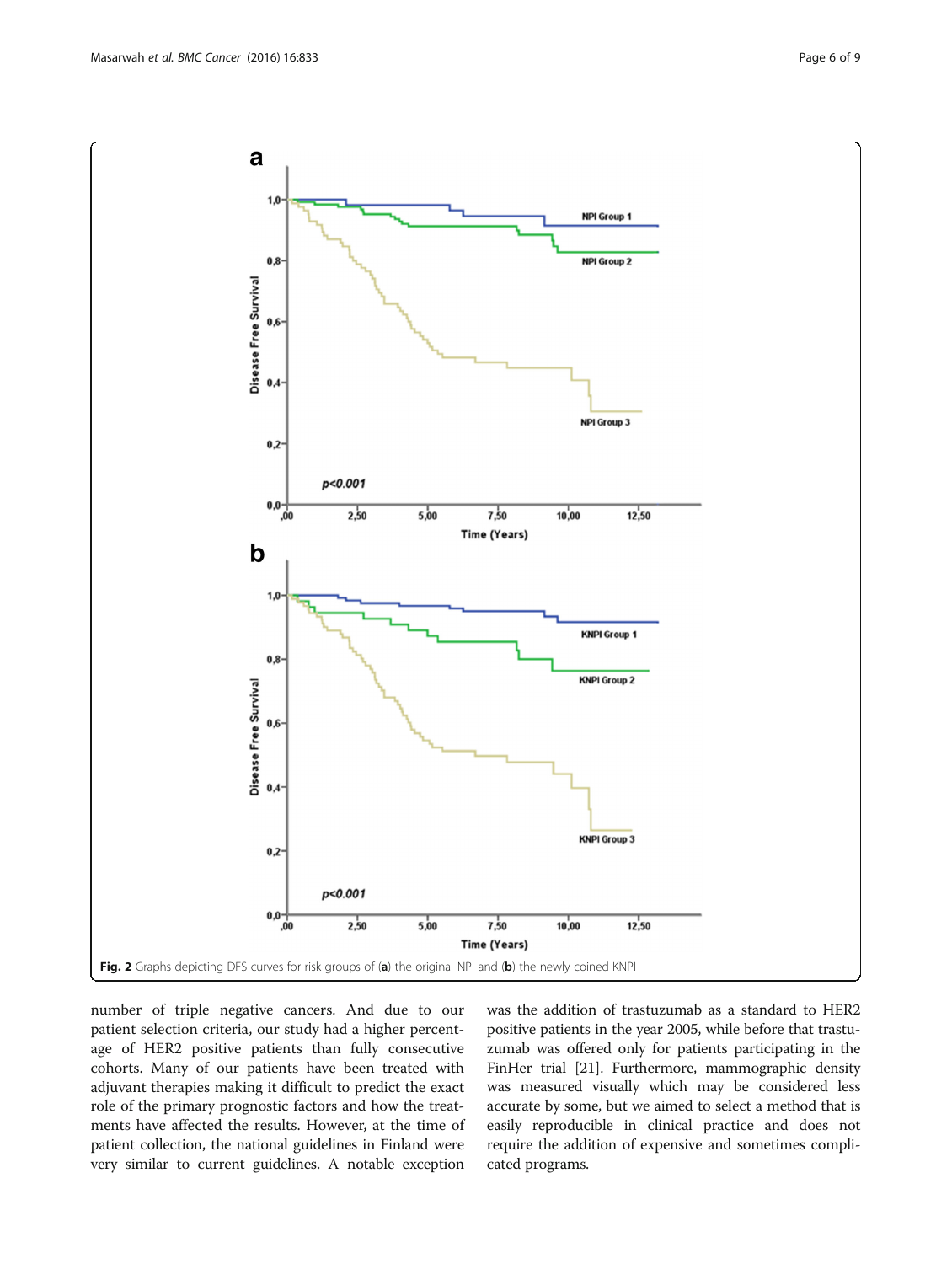<span id="page-6-0"></span>**Table 5** Distribution of the breast cancer patients (total  $n = 270$ ) into different prognostic groups

|                   | <b>KNPI</b> |                             |    |       |
|-------------------|-------------|-----------------------------|----|-------|
|                   | Low risk    | Intermediate risk High risk |    | Total |
| <b>NPI</b>        |             |                             |    |       |
| I ow risk         | 58          | 0                           | 0  | 58    |
| Intermediate risk | 66          | 45                          | 16 | 127   |
| High risk         | 0           | 10                          | 75 | 85    |
| Total             | 124         | 55                          | 91 |       |

Agreement: 0.513, p < 0.001

Comparison of the original Nottingham Prognostic Index with the Kuopio-Nottingham Prognostic Index

Another commonly used tool to evaluate patient outcome nowadays is the Adjuvant! Online prognostic index. It is an internet based computer programme providing 10-year prognosis predictions for early breast cancer patients. Its use has increased in recent years; however, its validation in different cohorts has not been as successful as its counterpart the NPI with many studies finding wide discrepancies between its reported predictions and actual survivals [[32](#page-8-0)–[34](#page-8-0)].

In the future, prognostic classification may benefit from newer methods such as microarray-based gene expression profiling [[35](#page-8-0)]. Multigene signatures associated with prognosis have recently emerged and some are even commercially available [\[36](#page-8-0)]. Drukker et al. [\[37](#page-8-0)] showed a prognostic benefit by combining the 70-gene signature with the classical scoring systems. Nevertheless, these gene signatures carry many shortcomings, different multigene tests give different and variating results making their implementation into clinical practice difficult [[38, 39\]](#page-8-0). This may be due to intratumoral genetic variation and heterogeneity in the microenvironment. Although these new markers may provide additional prognostic data, only a very limited number of patients could benefit from them due to the high costs of the tests. Thus, if we consider breast cancer as a global prolem, the classical clinical markers are still needed and new multigene tests should be considered complimentary and not a replacement for traditional parameters [[40](#page-8-0), [41](#page-8-0)]. Many breast cancer cases are diagnosed in the developing

Table 6 The distribution of density categories and HER2 status in the patients who were in the original intermediate category of the NPI compared to their new distribution in the K-NPI

|                   | Density         | HFR <sub>2</sub>  |
|-------------------|-----------------|-------------------|
| Low risk          | VLD 3 (4.5 %)   | HER2+ 25 (37.9 %) |
|                   | MID 63 (95.5 %) | HER2-41 (62.1 %)  |
| Intermediate risk | VLD 24 (53.3 %) | HER2+ 24 (53.3 %) |
|                   | MID 21 (46.7 %) | HER2-21 (46.7 %)  |
| High risk         | VLD 16 (100 %)  | HER2+ 11 (68.8 %) |
|                   | MID 0 (0 %)     | HER2-5 (31.3 %)   |

world where resources are scarce making those disadvantages particularly important, and that's where the need stems for new, simple and easily available prognostic factors that are easy to interpret and can be easily combined with the classical clinicopathological scoring systems [[23](#page-7-0), [42](#page-8-0)]. HER2 status is nowadays measured routinely in most countries, and MBD can be easily acquired from the diagnostic mammograms, hence not requiring any extra time or money.

# Conclusions

In conclusion, our results show that for patients with early breast cancer MBD and HER2 status are indeed strong prognostic factors independent of the NPI. Furthermore, we were able to enhance the prognostic ability of NPI by the addition of HER2 status and breast density values into the newly coined K-NPI. This prognostic reclassification managed to significantly decrease the percentage of patients in the intermediate risk group, which serves to more reliably recognize those patients who are in the real higher risk group. Future work with larger patient populations, and with quantitative density measurement methods must be carried out to validate the clinical utility of our observations.

#### Abbreviations

c-index: Concordance index; CISH: Chromogenic In situ hybridization test; DFS: Disease free survival; ER: Estrogen receptor; HER2: Human Epidermal Growth Factor Receptor 2; K-NPI: Kuopio-Nottingham Prognostic Index; MBD: Mammographic breast density; MID: Mixed density; NPI: Nottingham Prognostic Index; PR: Progesterone receptor; SE: Standard error; tdROC: Timedependent receiver operating characteristic curve; VLD: Very low density

#### Acknowledgements

Authors are thankful for Tuomas Selander for kindly providing statistical advice for this manuscript.

#### Funding

Financial support was received from Kuopio University Hospital-VTR funds (RV, PA), EVO funding (grant nos. 5063525, 5063532) (AM, RV, AS), grants from the Instrumentarium foundation (AM), Cancer Center of Eastern Finland (AM), Radiological society of Finland (AM, MS), Finnish Oncological Society (AM), Inkeri and Mauri Vänskä foundation (AM), Finnish Medical Foundation (AM, MS), Northern Savo Cancer association (AM) and the Cancer Society of Finland (AM, RV, MS).

#### Availability of data and materials

Information about dataset supporting the conclusions of this article is available on request through the corresponding author's email address.

#### Authors' contributions

AM, MS and AS participated in the density measurements and mammographic analysis. PA, MS, VD, OA, AS, SA, VMK, and RV revised the manuscript critically and analysed the data for important intellectual content. PA, SO analysed the histological sections. AM, MS, VD, PA, AS and RV participated in the design of the study. AM, VD, OA, AS, SA, VMK and RV coordinated and helped in drafting the manuscript. All authors read and approved the final draft of the manuscript.

#### Competing interests

The authors declare that they have no competing interests.

### Consent for publication

Not applicable.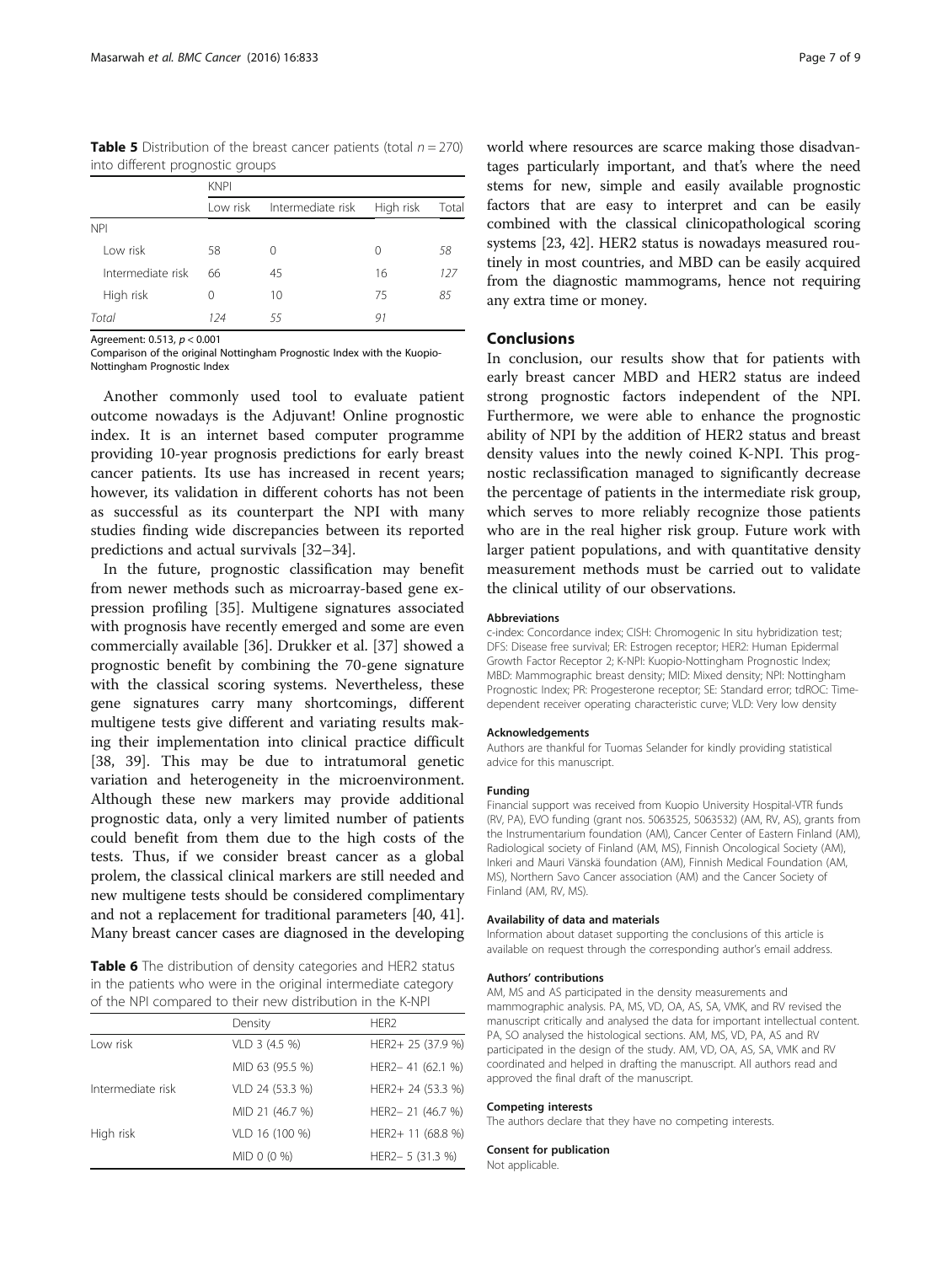#### <span id="page-7-0"></span>Ethics approval and consent to participate

The permission for this study was provided by the ethics committee of University of Eastern Finland. The need for written informed consent for this retrospective study was waived by the Finnish National Supervisor Authority for Welfare and Health (VALVIRA).

#### Author details

<sup>1</sup>Department of Clinical Radiology, Kuopio University Hospital, Puijonlaaksontie 2, 70210, Kuopio PO Box PL 100, 70029, KYS, Finland. <sup>2</sup> Department of Oncology, Kuopio University Hospital, Puijonlaaksontie 2, 70210, Kuopio PO Box PL 100, 70029, KYS, Finland. <sup>3</sup>Institute of Clinical Medicine, Internal Medicine, University of Eastern Finland, Yliopistonranta 1E, P.O.Box 1627, 70211 Kuopio, Finland. <sup>4</sup>Institute of Biomedicine, Department of Medicine, University of Eastern Finland, Yliopistonranta 1E, P.O.Box 1627, 70211 Kuopio, Finland. <sup>5</sup>Department of Pathology, Kuopio University Hospital, Puijonlaaksontie 2, 70210, Kuopio PO Box PL 100, 70029, KYS, Finland. <sup>6</sup>Biocenter Kuopio and Cancer Center of Eastern Finland, University of Eastern Finland, Yliopistonranta 1E, P.O.Box 1627, 70211 Kuopio, Finland. <sup>7</sup>Institute of Clinical Medicine, University of Eastern Finland, Yliopistonranta 1E, P.O.Box 1627, 70211 Kuopio, Finland.

#### Received: 8 February 2016 Accepted: 25 October 2016 Published online: 02 November 2016

#### References

- 1. Almendro V, Fuster G. Heterogeneity of breast cancer: etiology and clinical relevance. Clin Transl Oncol. 2011;13(11):767–73.
- 2. Polyak K. Heterogeneity in breast cancer. J Clin Invest. 2011;121(10):3786–8.
- 3. Balslev I, Axelsson CK, Zedeler K, Rasmussen BB, Carstensen B, Mouridsen HT. The Nottingham Prognostic Index applied to 9,149 patients from the studies of the Danish Breast Cancer Cooperative Group (DBCG). Breast Cancer Res Treat. 1994;32(3):281–90.
- 4. Blamey RW, Ellis IO, Pinder SE, Lee AH, Macmillan RD, Morgan DA, Robertson JF, Mitchell MJ, Ball GR, Haybittle JL, Elston CW. Survival of invasive breast cancer according to the Nottingham Prognostic Index in cases diagnosed in 1990-1999. Eur J Cancer. 2007;43(10):1548–55.
- 5. D'Eredita G, Giardina C, Martellotta M, Natale T, Ferrarese F. Prognostic factors in breast cancer: the predictive value of the Nottingham Prognostic Index in patients with a long-term follow-up that were treated in a single institution. Eur J Cancer. 2001;37(5):591–6.
- 6. Sundquist M, Thorstenson S, Brudin L, Nordenskjold B. Applying the Nottingham Prognostic Index to a Swedish breast cancer population. South East Swedish Breast Cancer Study Group. Breast Cancer Res Treat. 1999; 53(1):1–8.
- 7. McCormack VA, dos Santos SI. Breast density and parenchymal patterns as markers of breast cancer risk: a meta-analysis. Cancer Epidemiol Biomarkers Prev. 2006;15(6):1159–69.
- 8. Masarwah A, Auvinen P, Sudah M, Rautiainen S, Sutela A, Pelkonen O, Oikari S, Kosma VM, Vanninen R. Very low mammographic breast density predicts poorer outcome in patients with invasive breast cancer. Eur Radiol. 2015;25(7):1875–82.
- 9. Masarwah A, Tammi M, Sudah M, Sutela A, Oikari S, Kosma VM, Tammi R, Vanninen R, Auvinen P. The reciprocal association between mammographic breast density, hyaluronan synthesis and patient outcome. Breast Cancer Res Treat. 2015;153(3):625–34.
- 10. Krishnamurti U, Silverman JF. HER2 in breast cancer: a review and update. Adv Anat Pathol. 2014;21(2):100–7.
- 11. Slamon DJ, Clark GM, Wong SG, Levin WJ, Ullrich A, McGuire WL. Human breast cancer: correlation of relapse and survival with amplification of the HER-2/neu oncogene. Science. 1987;235(4785):177–82.
- 12. Walker RA, Bartlett JM, Dowsett M, Ellis IO, Hanby AM, Jasani B, Miller K, Pinder SE. HER2 testing in the UK: further update to recommendations. J Clin Pathol. 2008;61(7):818–24.
- 13. Wolff AC, Hammond ME, Hicks DG, Dowsett M, McShane LM, Allison KH, Allred DC, Bartlett JM, Bilous M, Fitzgibbons P, Hanna W, Jenkins RB, Mangu PB, Paik S, Perez EA, Press MF, Spears PA, Vance GH, Viale G, Hayes DF, American Society of Clinical Oncology, College of American Pathologists. Recommendations for human epidermal growth factor receptor 2 testing in breast cancer: American Society of Clinical Oncology/College of American Pathologists clinical practice guideline update. J Clin Oncol. 2013;31(31):3997–4013.
- 14. Hammond ME, Hayes DF, Dowsett M, Allred DC, Hagerty KL, Badve S, Fitzgibbons PL, Francis G, Goldstein NS, Hayes M, Hicks DG, Lester S, Love R, Mangu PB, McShane L, Miller K, Osborne CK, Paik S, Perlmutter J, Rhodes A, Sasano H, Schwartz JN, Sweep FC, Taube S, Torlakovic EE, Valenstein P, Viale G, Visscher D, Wheeler T, Williams RB, Wittliff JL, Wolff AC. American Society of Clinical Oncology/College Of American Pathologists guideline recommendations for immunohistochemical testing of estrogen and progesterone receptors in breast cancer. J Clin Oncol. 2010;28(16):2784–95.
- 15. Auvinen P, Tammi R, Kosma VM, Sironen R, Soini Y, Mannermaa A, Tumelius R, Uljas E, Tammi M. Increased hyaluronan content and stromal cell CD44 associate with HER2 positivity and poor prognosis in human breast cancer. Int J Cancer. 2013;132(3):531–9.
- 16. Isola J, Tanner M, Forsyth A, Cooke TG, Watters AD, Bartlett JM. Interlaboratory comparison of HER-2 oncogene amplification as detected by chromogenic and fluorescence in situ hybridization. Clin Cancer Res. 2004;10(14):4793–8.
- 17. Galea MH, Blamey RW, Elston CE, Ellis IO. The Nottingham Prognostic Index in primary breast cancer. Breast Cancer Res Treat. 1992;22(3):207–19.
- 18. Senkus E, Kyriakides S, Penault-Llorca F, Poortmans P, Thompson A, Zackrisson S, Cardoso F, ESMO Guidelines Working Group. Primary breast cancer: ESMO Clinical Practice Guidelines for diagnosis, treatment and follow-up. Ann Oncol. 2013;24 Suppl 6:vi7–23.
- 19. Goldhirsch A, Winer EP, Coates AS, Gelber RD, Piccart-Gebhart M, Thurlimann B, Senn HJ, Panel members. Personalizing the treatment of women with early breast cancer: highlights of the St Gallen International Expert Consensus on the Primary therapy of early breast cancer 2013. Ann Oncol. 2013;24(9):2206–23.
- 20. Theriault RL, Carlson RW, Allred C, Anderson BO, Burstein HJ, Edge SB, Farrar WB, Forero A, Giordano SH, Goldstein LJ, Gradishar WJ, Hayes DF, Hudis CA, Isakoff SJ, Ljung BM, Mankoff DA, Marcom PK, Mayer IA, McCormick B, Pierce LJ, Reed EC, Schwartzberg LS, Smith ML, Soliman H, Somlo G, Ward JH, Wolff AC, Zellars R, Shead DA, Kumar R, National Comprehensive Cancer Network. Breast cancer, version 3.2013: featured updates to the NCCN guidelines. J Natl Compr Canc Netw. 2013;11(7):753–60. quiz 761.
- 21. Joensuu H, Bono P, Kataja V, Alanko T, Kokko R, Asola R, Utriainen T, Turpeenniemi-Hujanen T, Jyrkkio S, Moykkynen K, Helle L, Ingalsuo S, Pajunen M, Huusko M, Salminen T, Auvinen P, Leinonen H, Leinonen M, Isola J, Kellokumpu-Lehtinen PL. Fluorouracil, epirubicin, and cyclophosphamide with either docetaxel or vinorelbine, with or without trastuzumab, as adjuvant treatments of breast cancer: final results of the FinHer trial. J Clin Oncol. 2009;27(34):5685–92.
- 22. Schmidt M, Victor A, Bratzel D, Boehm D, Cotarelo C, Lebrecht A, Siggelkow W, Hengstler JG, Elsasser A, Gehrmann M, Lehr HA, Koelbl H, von Minckwitz G, Harbeck N, Thomssen C. Long-term outcome prediction by clinicopathological risk classification algorithms in node-negative breast cancer–comparison between Adjuvant! St Gallen, and a novel risk algorithm used in the prospective randomized Node-Negative-Breast Cancer-3 (NNBC-3) trial. Ann Oncol. 2009;20(2):258–64.
- 23. Weigelt B, Reis-Filho JS. Molecular profiling currently offers no more than tumour morphology and basic immunohistochemistry. Breast Cancer Res. 2010;12 Suppl 4:S5.
- 24. Cooke T, Reeves J, Lannigan A, Stanton P. The value of the human epidermal growth factor receptor-2 (HER2) as a prognostic marker. Eur J Cancer. 2001;37 Suppl 1:S3–10.
- 25. Rakha EA, Soria D, Green AR, Lemetre C, Powe DG, Nolan CC, Garibaldi JM, Ball G, Ellis IO. Nottingham Prognostic Index Plus (NPI+): a modern clinical decision making tool in breast cancer. Br J Cancer. 2014;110(7):1688–97.
- 26. Van Belle V, Van Calster B, Brouckaert O, Vanden Bempt I, Pintens S, Harvey V, Murray P, Naume B, Wiedswang G, Paridaens R, Moerman P, Amant F, Leunen K, Smeets A, Drijkoningen M, Wildiers H, Christiaens MR, Vergote I, Van Huffel S, Neven P. Qualitative assessment of the progesterone receptor and HER2 improves the Nottingham Prognostic Index up to 5 years after breast cancer diagnosis. J Clin Oncol. 2010;28(27):4129–34.
- 27. Hilsenbeck SG, Ravdin PM, de Moor CA, Chamness GC, Osborne CK, Clark GM. Time-dependence of hazard ratios for prognostic factors in primary breast cancer. Breast Cancer Res Treat. 1998;52(1-3):227–37.
- 28. Callagy GM, Pharoah PD, Pinder SE, Hsu FD, Nielsen TO, Ragaz J, Ellis IO, Huntsman D, Caldas C. Bcl-2 is a prognostic marker in breast cancer independently of the Nottingham Prognostic Index. Clin Cancer Res. 2006;12(8):2468–75.
- 29. Collett K, Skjaerven R, Maehle BO. The prognostic contribution of estrogen and progesterone receptor status to a modified version of the Nottingham Prognostic Index. Breast Cancer Res Treat. 1998;48(1):1–9.